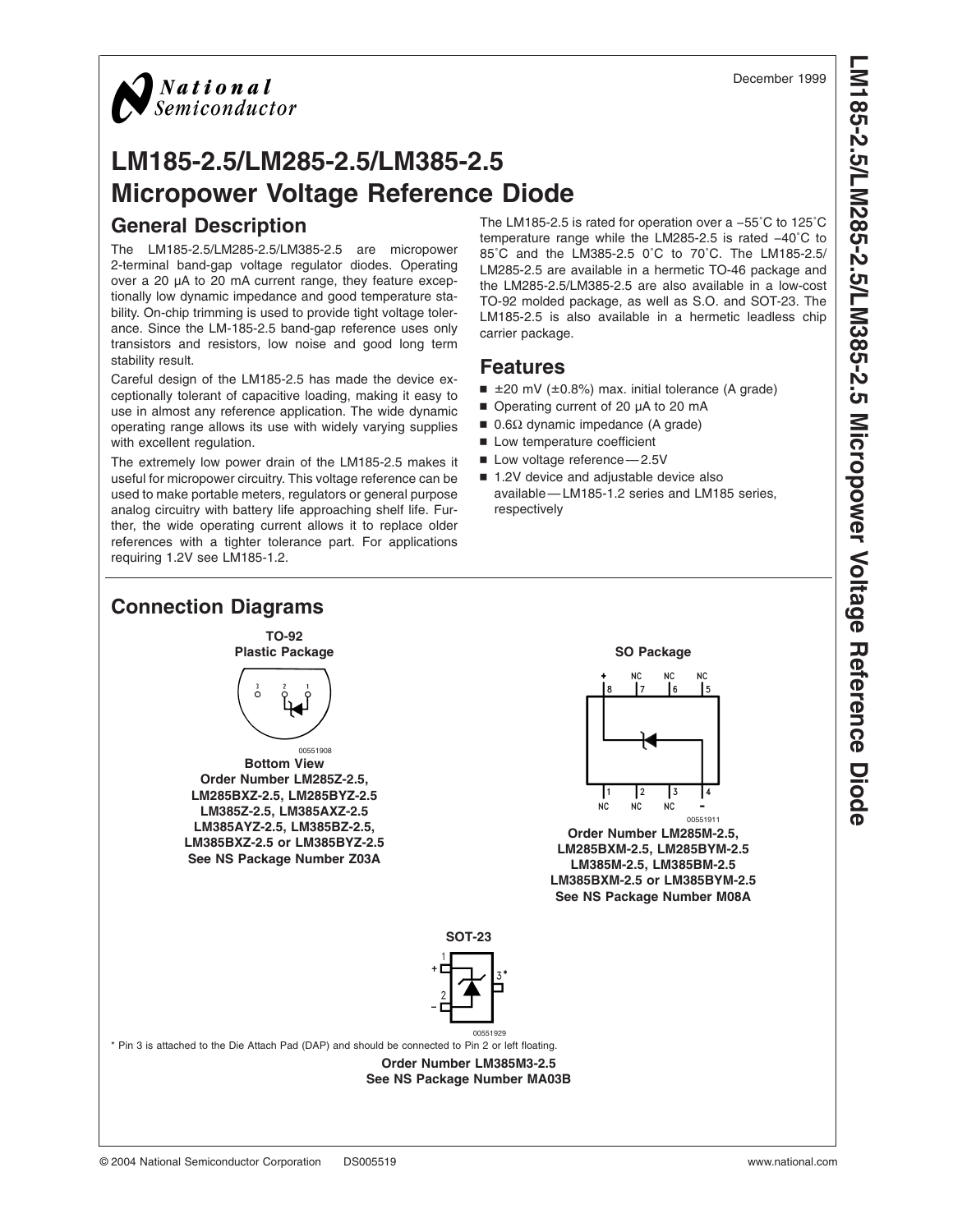# LM185-2.5/LM285-2.5/LM385-2.5 **LM185-2.5/LM285-2.5/LM385-2.5**

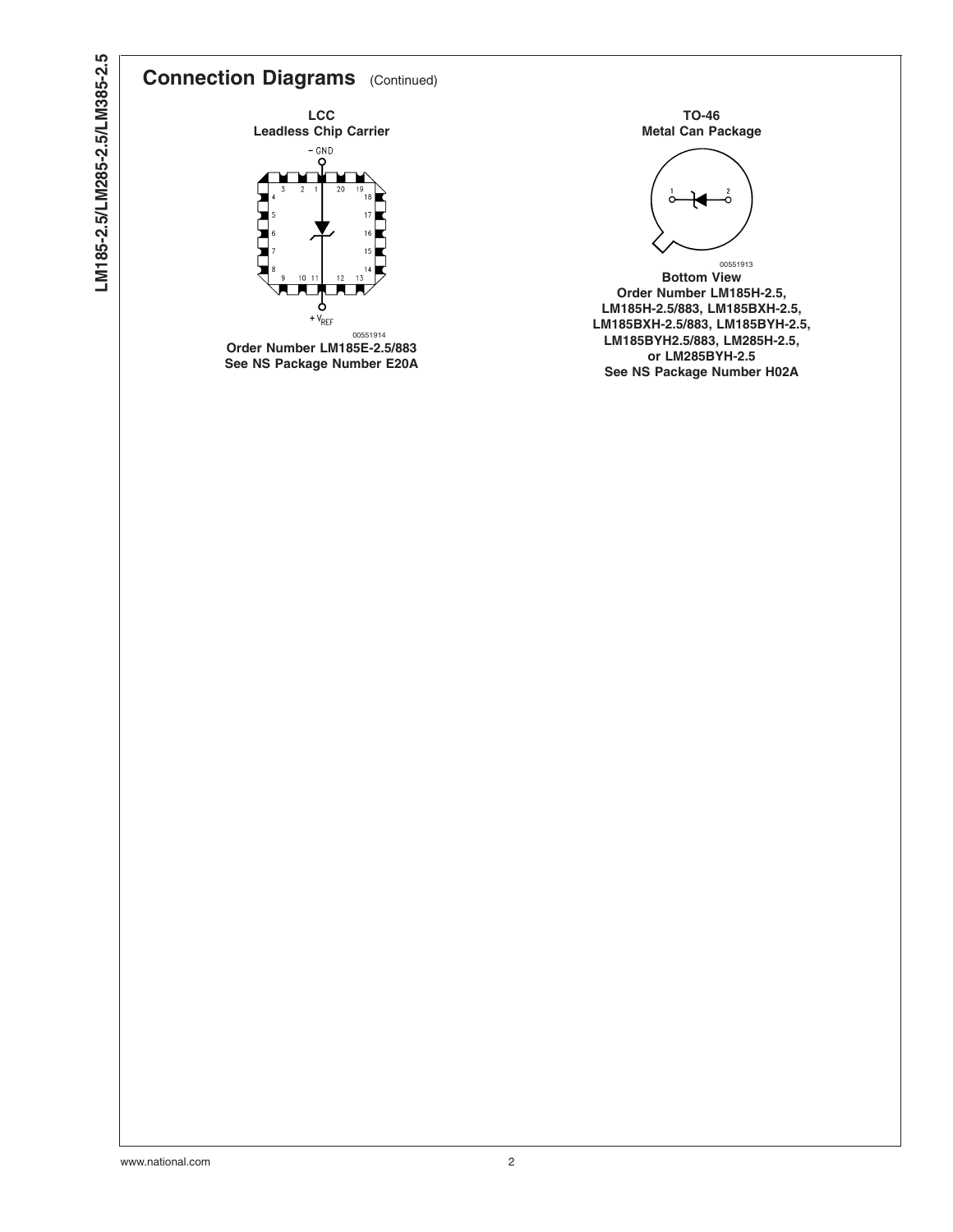## **Absolute Maximum Ratings (Notes [1,](#page-3-0)**

[2\)](#page-3-0)

**If Military/Aerospace specified devices are required, please contact the National Semiconductor Sales Office/ Distributors for availability and specifications.**

| <b>Reverse Current</b> | 30 mA                                 |
|------------------------|---------------------------------------|
| <b>Forward Current</b> | $10 \text{ mA}$                       |
| Operating Temperature  |                                       |
| Range (Note 3)         |                                       |
| LM185-2.5              | $-55^{\circ}$ C to + 125 $^{\circ}$ C |
| LM285-2.5              | $-40^{\circ}$ C to + 85 $^{\circ}$ C  |

| LM385-2.5               | $0^{\circ}$ C to $70^{\circ}$ C       |
|-------------------------|---------------------------------------|
| Storage Temperature     | $-55^{\circ}$ C to + 150 $^{\circ}$ C |
| Soldering Information   |                                       |
| TO-92 Package (10 sec.) | 260°C                                 |
| TO-46 Package (10 sec.) | $300^{\circ}$ C                       |
| SO and SOT Package      |                                       |
| Vapor Phase (60 sec.)   | $215^{\circ}$ C                       |
| Infrared (15 sec.)      | $220^\circ C$                         |

See AN-450 "Surface Mounting Methods and Their Effect on Product Reliability" for other methods of soldering surface mount devices.

## **Electrical Characteristics**

[\(Note 4\)](#page-4-0)

| <b>Parameter</b>     | <b>Conditions</b>                    |            | LM385A-2.5<br>LM385AX-2.5<br>LM385AY-2.5 | <b>Units</b>  |          |
|----------------------|--------------------------------------|------------|------------------------------------------|---------------|----------|
|                      |                                      | <b>Typ</b> | <b>Tested</b>                            | <b>Design</b> | (Limits) |
|                      |                                      |            | Limit                                    | Limit         |          |
|                      |                                      |            | (Note 5)                                 | (Note 6)      |          |
| Reverse Breakdown    | $I_R = 100 \mu A$                    | 2.500      | 2.480                                    |               | V(Min)   |
| Voltage              |                                      |            | 2.520                                    |               | V(Max)   |
|                      |                                      | 2.500      |                                          | 2.470         | V(Min)   |
|                      |                                      |            |                                          | 2.530         | V(Max)   |
| Minimum Operating    |                                      | 12         | 18                                       | 20            | μA       |
| Current              |                                      |            |                                          |               | (Max)    |
| Reverse Breakdown    | $I_{MIN} \leq I_B \leq 1mA$          |            | $\mathbf{1}$                             | 1.5           | mV       |
| Voltage Change with  |                                      |            |                                          |               | (Max)    |
| Current              | 1 mA $\leq$ $I_R \leq 20$ mA         |            | 10                                       | 20            | mV       |
|                      |                                      |            |                                          |               | (Max)    |
| Reverse Dynamic      | $I_B = 100 \mu A$ ,                  | 0.2        |                                          | 0.6           | $\Omega$ |
| Impedance            | $f = 20$ Hz                          |            |                                          | 1.5           |          |
| Wideband Noise (rms) | $I_{\rm B} = 100 \mu A$              | 120        |                                          |               | μV       |
|                      | 10 Hz $\leq$ f $\leq$ 10 kHz         |            |                                          |               |          |
| Long Term Stability  | $I_B = 100 \mu A$ ,                  |            |                                          |               |          |
|                      | $T = 1000$ Hr,                       | 20         |                                          |               | ppm      |
|                      | $T_A = 25^{\circ}C \pm 0.1^{\circ}C$ |            |                                          |               |          |
| Average Temperature  | $I_{MIN} \leq I_R \leq 20$ mA        |            |                                          |               |          |
| Coefficient (Note 7) | X Suffix                             |            | 30                                       |               | ppm/°C   |
|                      | Y Suffix                             |            | 50                                       |               | (Max)    |
|                      | All Others                           |            |                                          | 150           |          |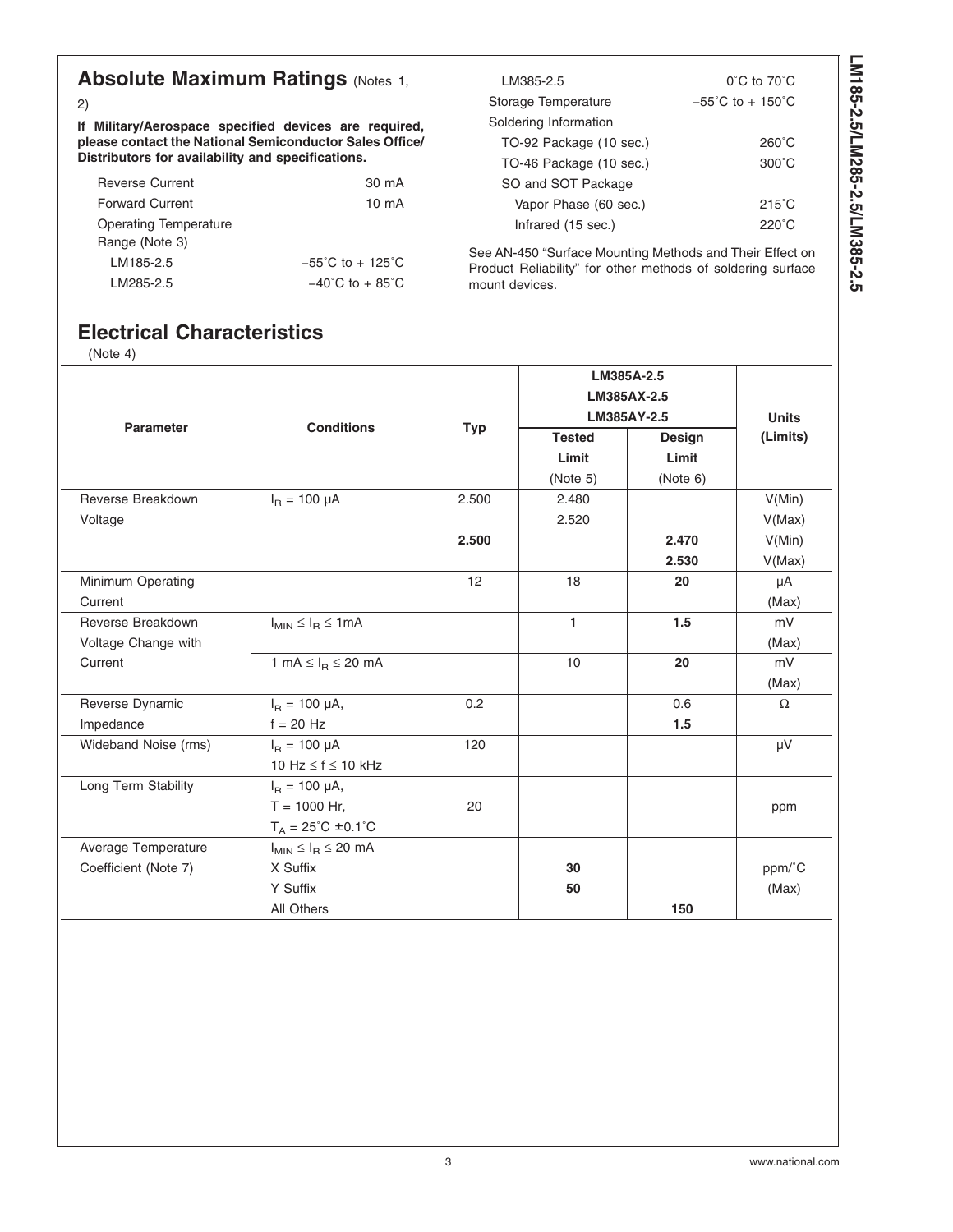<span id="page-3-0"></span>

| <b>Electrical Characteristics</b>                 |                                                                                 |              |                                                                                    |                                |                                          |                                    |                                       |                                |                           |
|---------------------------------------------------|---------------------------------------------------------------------------------|--------------|------------------------------------------------------------------------------------|--------------------------------|------------------------------------------|------------------------------------|---------------------------------------|--------------------------------|---------------------------|
| <b>Parameter</b>                                  | <b>Conditions</b>                                                               | <b>Typ</b>   | LM185-2.5<br>LM185BX-2.5<br>LM185BY-2.5<br>LM285-2.5<br>LM285BX-2.5<br>LM285BY-2.5 |                                | LM385B-2.5<br>LM385BX-2.5<br>LM385BY-2.5 |                                    | LM385-2.5                             |                                | <b>Units</b><br>(Limit)   |
|                                                   |                                                                                 |              | <b>Tested</b><br>Limit<br>(Note 5) (Note<br>8)                                     | Design<br>Limit<br>(Note<br>6) | <b>Tested</b><br>Limit<br>(Note<br>5)    | <b>Design</b><br>Limit<br>(Note 6) | <b>Tested</b><br>Limit<br>(Note<br>5) | Design<br>Limit<br>(Note<br>6) |                           |
| Reverse<br>Breakdown<br>Voltage                   | $T_A = 25^{\circ}C,$<br>20 $\mu$ A $\leq$ I <sub>R</sub> $\leq$ 20<br>mA        | 2.5          | 2.462<br>2.538                                                                     |                                | 2.462<br>2.538                           |                                    | 2.425<br>2.575                        |                                | V(Min)<br>V(Max)          |
| Minimum<br>Operating<br>Current                   | LM385M3-2.5                                                                     | 13           | 20                                                                                 | 30                             | 20                                       | 30                                 | 20<br>15                              | 30<br>20                       | μA<br>(Max)               |
| Reverse<br>Breakdown<br>Voltage Change            | 20 µA $\leq$ I <sub>R</sub> $\leq$ 1<br>mA<br>1 mA $\leq$ $I_R \leq 20$         |              | $\mathbf{1}$<br>10                                                                 | 1.5<br>20                      | 2.0<br>20                                | 2.5<br>25                          | 2.0<br>20                             | $2.5\,$<br>25                  | mV<br>(Max)<br>mV         |
| with Current<br>Reverse<br>Dynamic<br>Impedance   | mA<br>$I_R = 100 \mu A$ ,<br>$f = 20$ Hz                                        | $\mathbf{1}$ |                                                                                    |                                |                                          |                                    |                                       |                                | (Max)<br>Ω                |
| Wideband<br>Noise (rms)                           | $I_R = 100 \mu A$ ,<br>10 Hz $\leq$ f $\leq$ 10<br>kHz                          | 120          |                                                                                    |                                |                                          |                                    |                                       |                                | μV                        |
| Long Term<br>Stability                            | $I_R = 100 \mu A$ ,<br>$T = 1000$ Hr,<br>$T_A = 25^{\circ}C$<br>$±0.1^{\circ}C$ | 20           |                                                                                    |                                |                                          |                                    |                                       |                                | ppm                       |
| Average<br>Temperature<br>Coefficient<br>(Note 7) | $I_R = 100 \mu A$<br>X Suffix                                                   |              | 30                                                                                 |                                | 30                                       |                                    |                                       |                                | ppm/°C                    |
|                                                   | Y Suffix<br>All Others                                                          |              | 50                                                                                 | 150                            | 50                                       | 150                                |                                       | 150                            | ppm/°C<br>ppm/°C<br>(Max) |

**Note 1:** Absolute Maximum Ratings indicate limits beyond which damage to the device may occur. Operating Ratings indicate conditions for which the device is intended to be functional, but do not guarantee specific performance limits. For guaranteed specifications and test conditions, see the Electrical Characteristics. The guaranteed specifications apply only for the test conditions listed.

**Note 2:** Refer to RETS185H-2.5 for military specifications.

Note 3: For elevated temperature operation, T<sub>J MAX</sub> is:

LM185 150˚C LM285 125˚C

LM385 100˚C

| <b>Thermal Resistance</b>                  | TO-92                  | <b>TO-46</b> | $SO-8$                      | <b>SOT-23</b> |
|--------------------------------------------|------------------------|--------------|-----------------------------|---------------|
| $\theta_{\text{ia}}$ (Junction to Ambient) | 180°C/W (0.4" Leads)   |              | 440°C/W   165°C/W   283°C/W |               |
|                                            | 170°C/W (0.125" Leads) |              |                             |               |
| $\theta_{\rm ic}$ (Junction to Case)       | N/A                    | 80°C/W       | N/A                         | N/A           |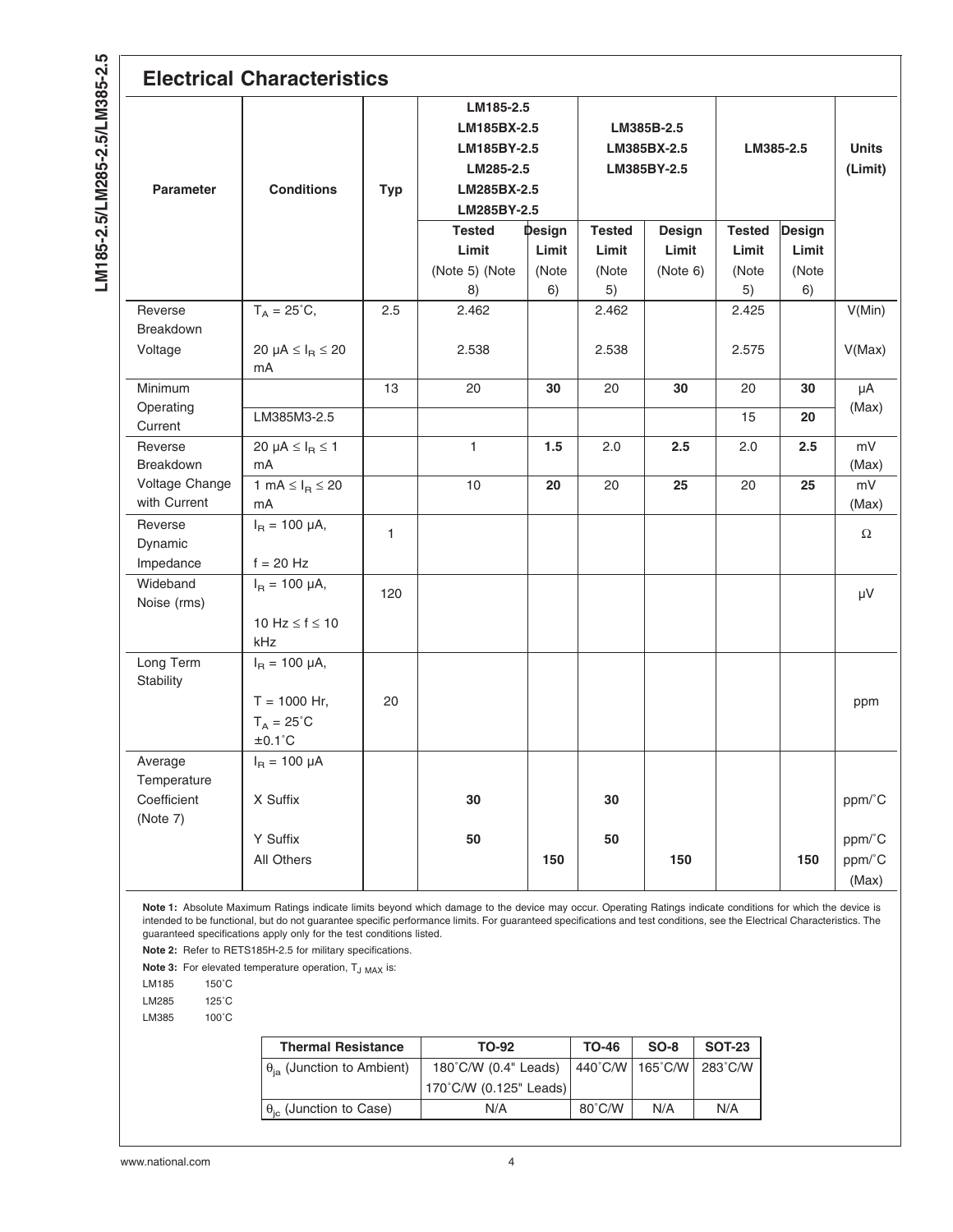LM185-2.5/LM285-2.5/LM385-2.5 **LM185-2.5/LM285-2.5/LM385-2.5**

<span id="page-4-0"></span>**Note 4:** Parameters identified with boldface type apply at temperature extremes. All other numbers apply at  $T_A = T_J = 25^\circ C$ .

**Note 5:** Guaranteed and 100% production tested.

**Note 6:** Guaranteed, but not 100% production tested. These limits are not used to calculate average outgoing quality levels.

Note 7: The average temperature coefficient is defined as the maximum deviation of reference voltage at all measured temperatures between the operating T<sub>MAX</sub> and T<sub>MIN</sub>, divided by T<sub>MAX</sub>–T<sub>MIN</sub>. The measured temperatures are −55°C, −40°C, 0°C, 25°C, 70°C, 85°C, 125°C.

**Note 8:** A military RETS electrical specification available on request.

## **Typical Performance Characteristics**



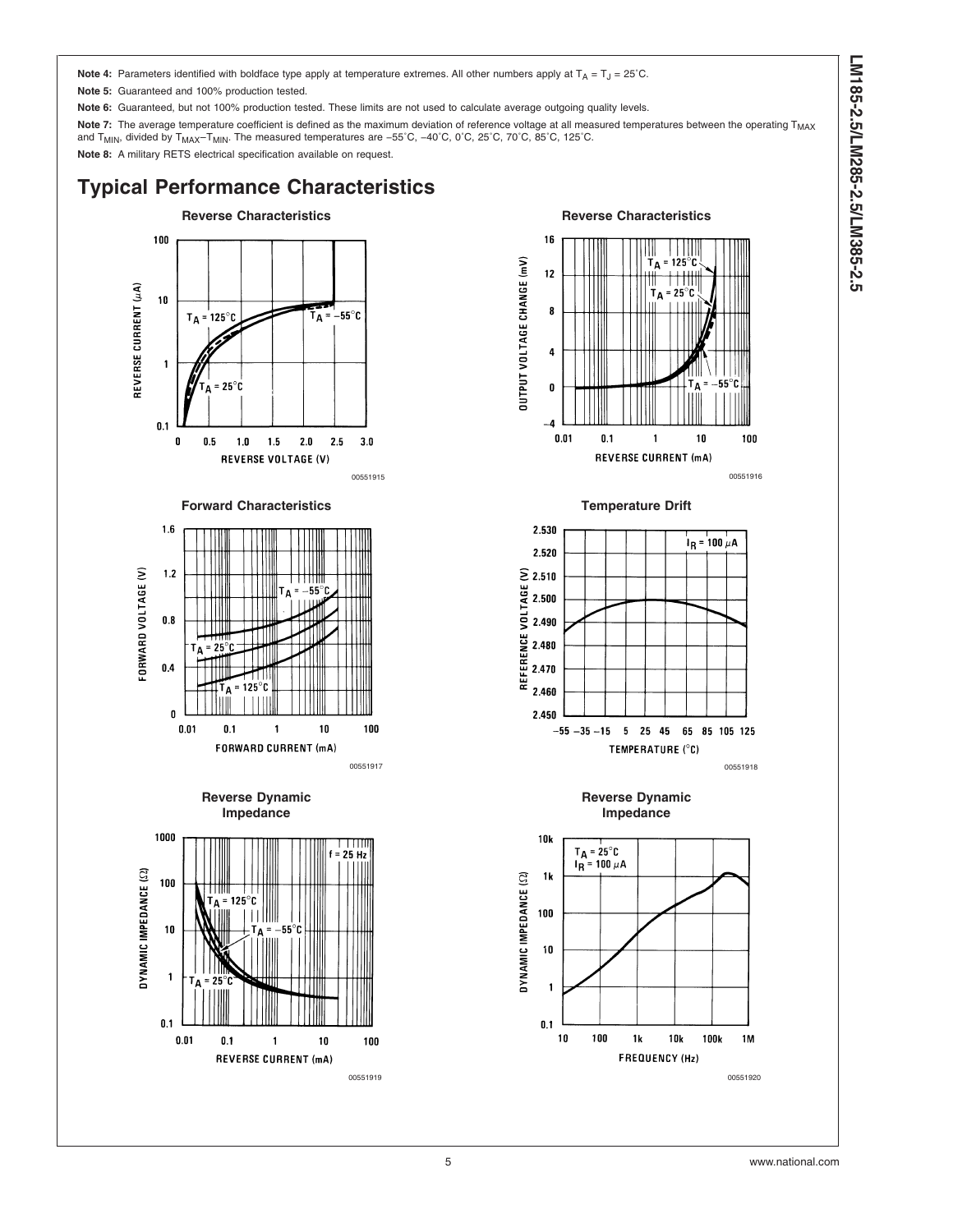

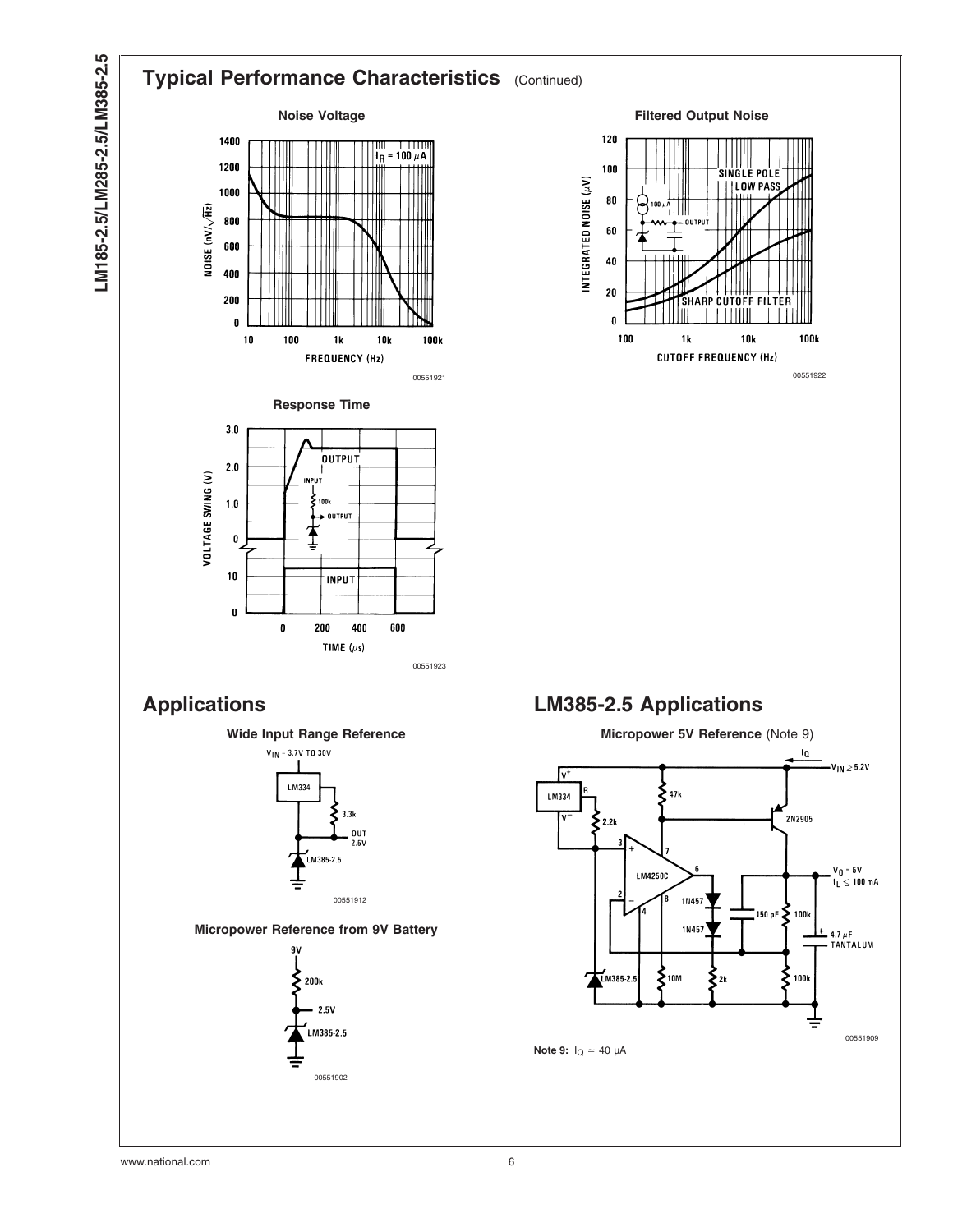# LM385-2.5 Applications (Continued)

**Micropower 10V Reference** (Note 10)





### **Precision 1 µA to 1 mA Current Sources**



$$
^*I_{OUT} = \frac{2.5V}{R2}
$$

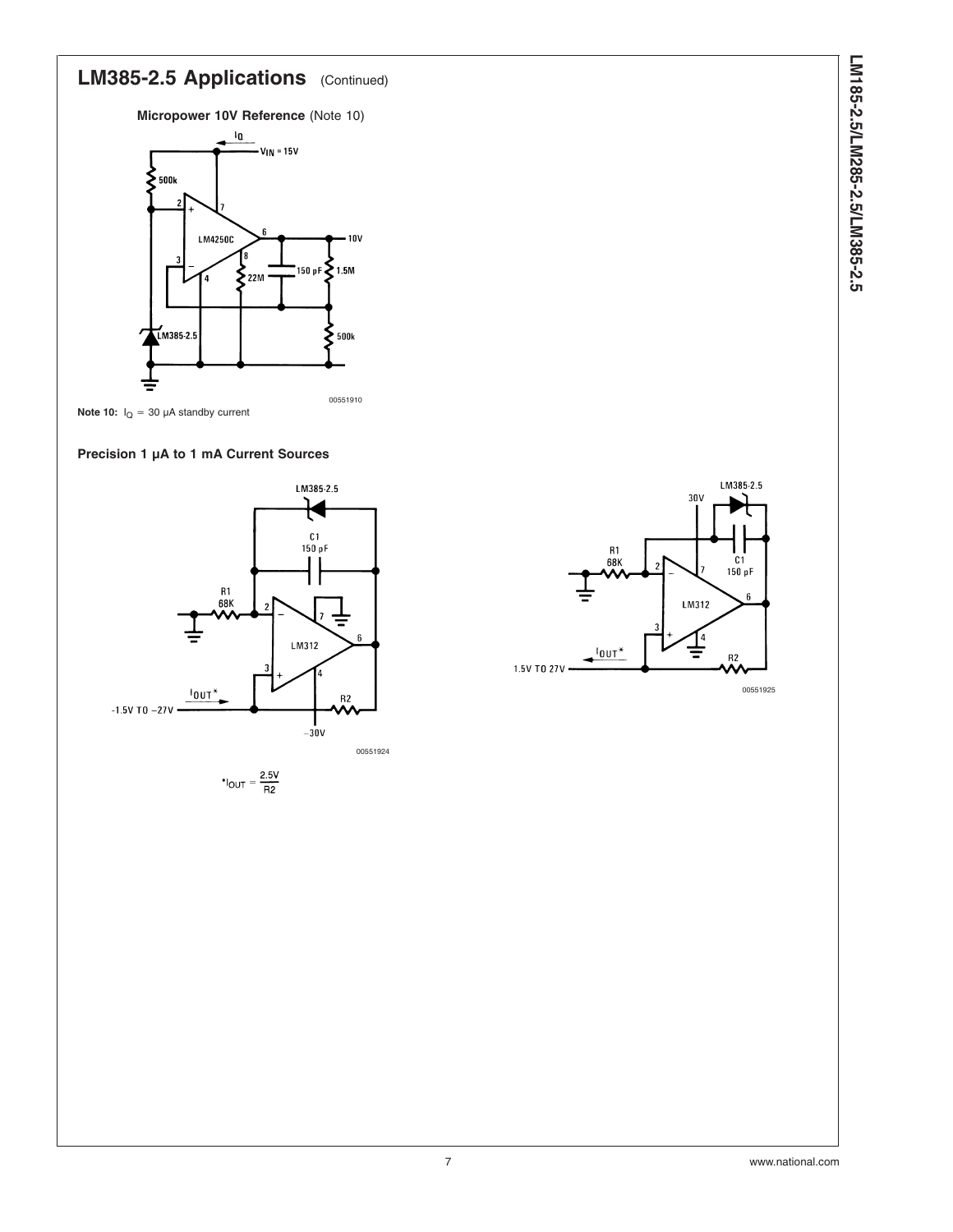## LM385-2.5 Applications (Continued)

#### **METER THERMOMETERS**





#### **Calibration**

- 1. Short LM385-2.5, adjust R3 for  $I_{\text{OUT}}$ =temp at  $1\mu\text{A}/\text{}^{\circ}\text{K}$
- 2. Remove short, adjust R2 for correct reading in centigrade



#### **0˚F–50˚F Thermomemter**





### **Adjustment Procedure**

- 1. Adjust TC ADJ pot until voltage across R1 equals Kelvin temperature multiplied by the thermocouple Seebeck coefficient.
- 2. Adjust zero ADJ pot until voltage across R2 equals the thermocouple Seebeck coefficient multiplied by 273.2.

## **Calibration**

- 1. Short LM385-2.5, adjust R3 for  $I_{\text{OUT}}$ =temp at 1.8  $\mu$ A/ $\textdegree$ K
- 2. Remove short, adjust R2 for correct reading in ˚F

| <b>Thermocouple</b><br><b>Type</b> | <b>Seebeck</b><br>Co-<br>efficient | R1<br>$(\Omega)$ | R <sub>2</sub><br>$(\Omega)$ | <b>Voltage</b><br><b>Across R1</b><br>$@25^\circ C$ | Voltage<br><b>Across R2</b><br>(mV) |
|------------------------------------|------------------------------------|------------------|------------------------------|-----------------------------------------------------|-------------------------------------|
|                                    | $(J' \circ C)$                     |                  |                              | (mV)                                                |                                     |
| J                                  | 52.3                               | 523              | 1.24k                        | 15.60                                               | 14.32                               |
| т                                  | 42.8                               | 432              | 1k                           | 12.77                                               | 11.78                               |
| Κ                                  | 40.8                               | 412              | $953\Omega$                  | 12.17                                               | 11.17                               |
| S                                  | 6.4                                | 63.4             | 150Q                         | 1.908                                               | 1.766                               |
| Typical supply current 50 µA       |                                    |                  |                              |                                                     |                                     |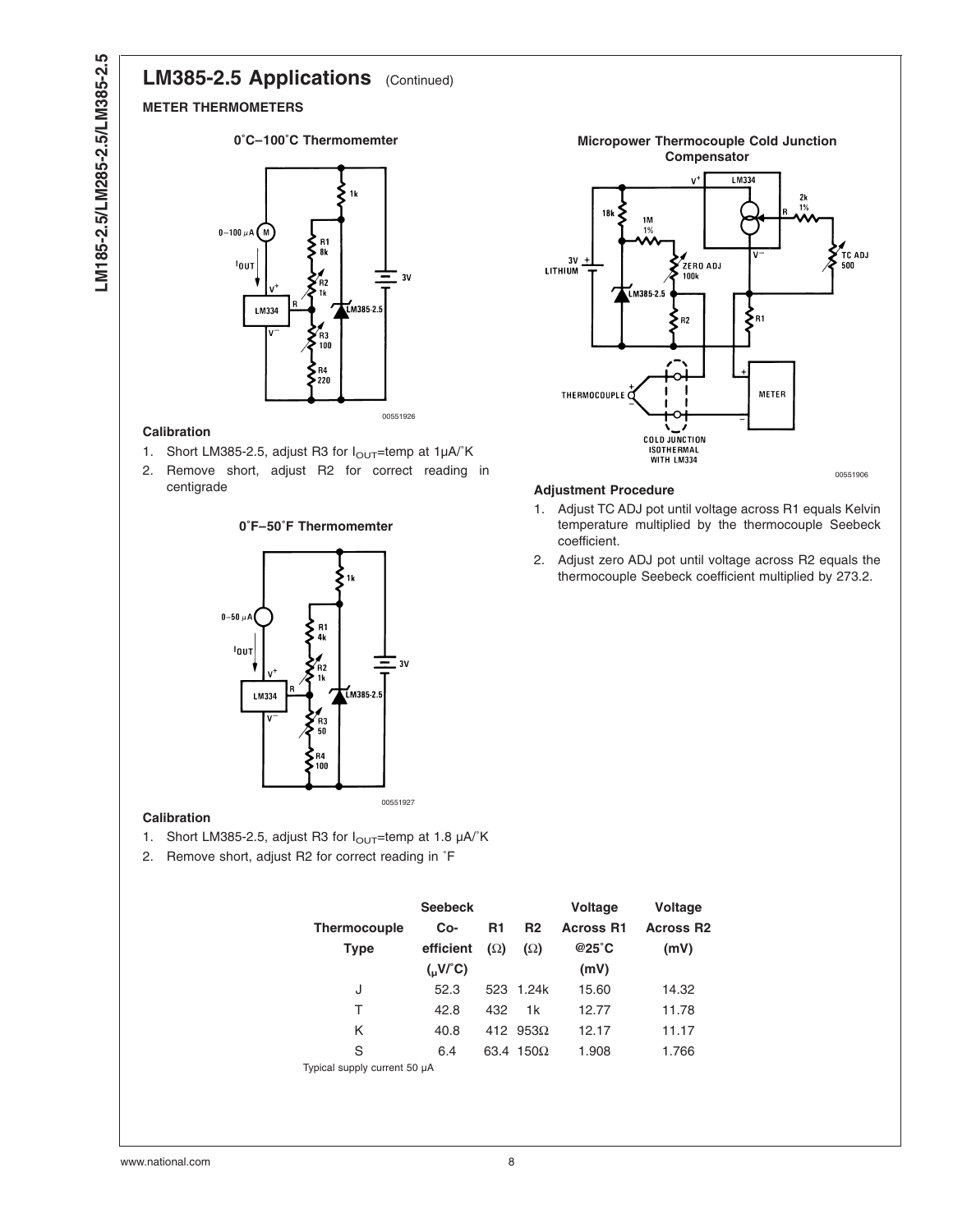# LM385-2.5 Applications (Continued)

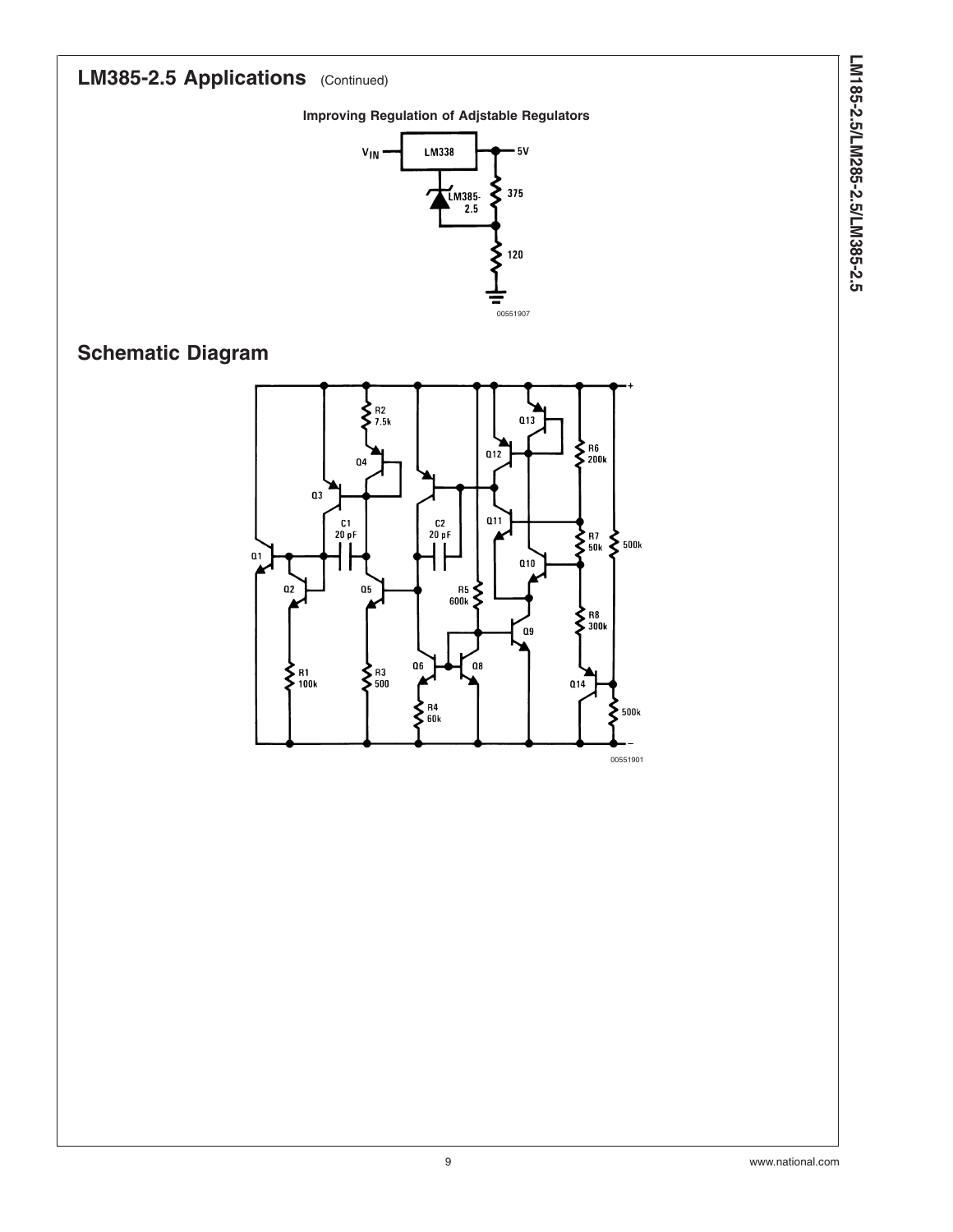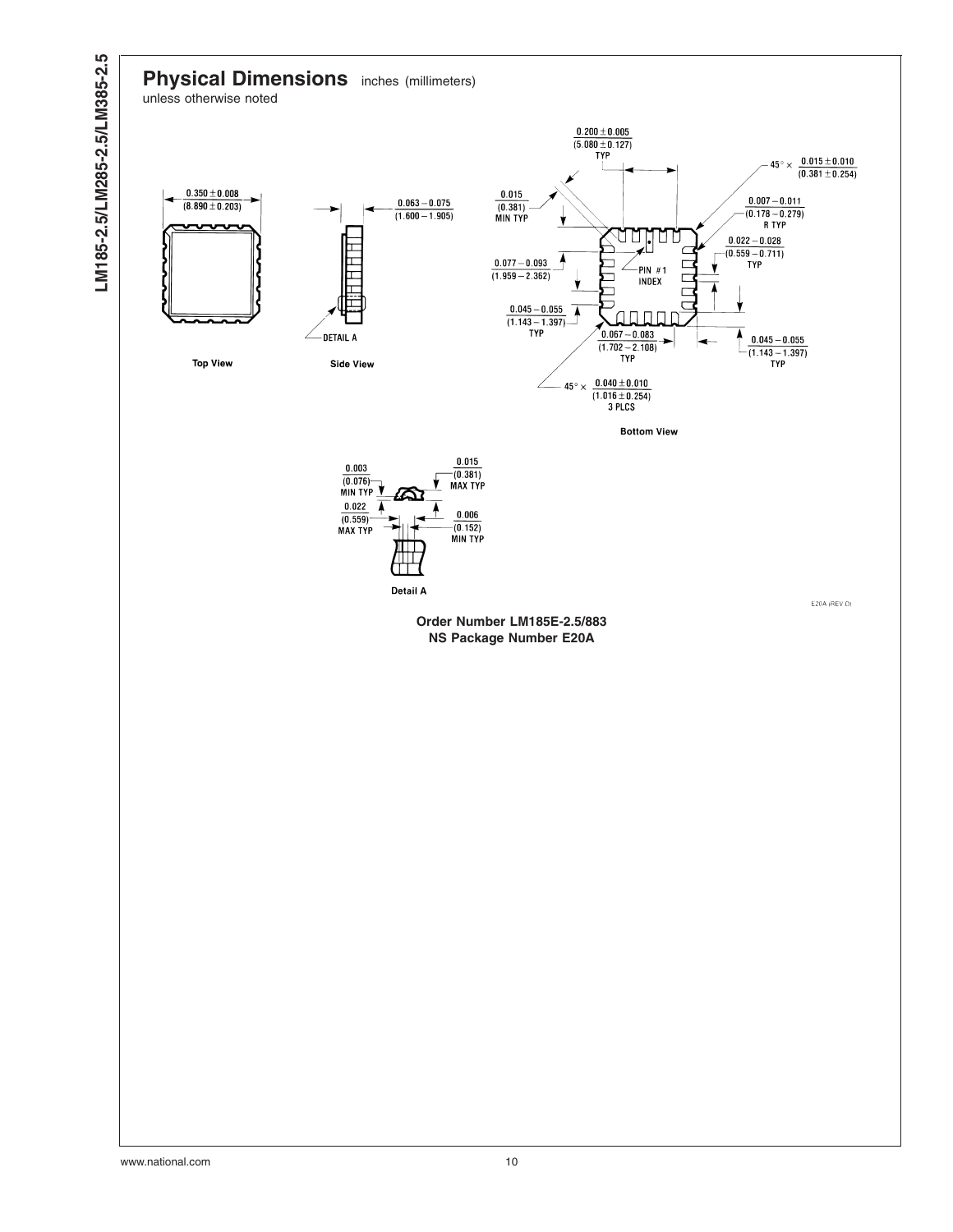

**LM185-2.5/LM285-2.5/LM385-2.5**

LM185-2.5/LM285-2.5/LM385-2.5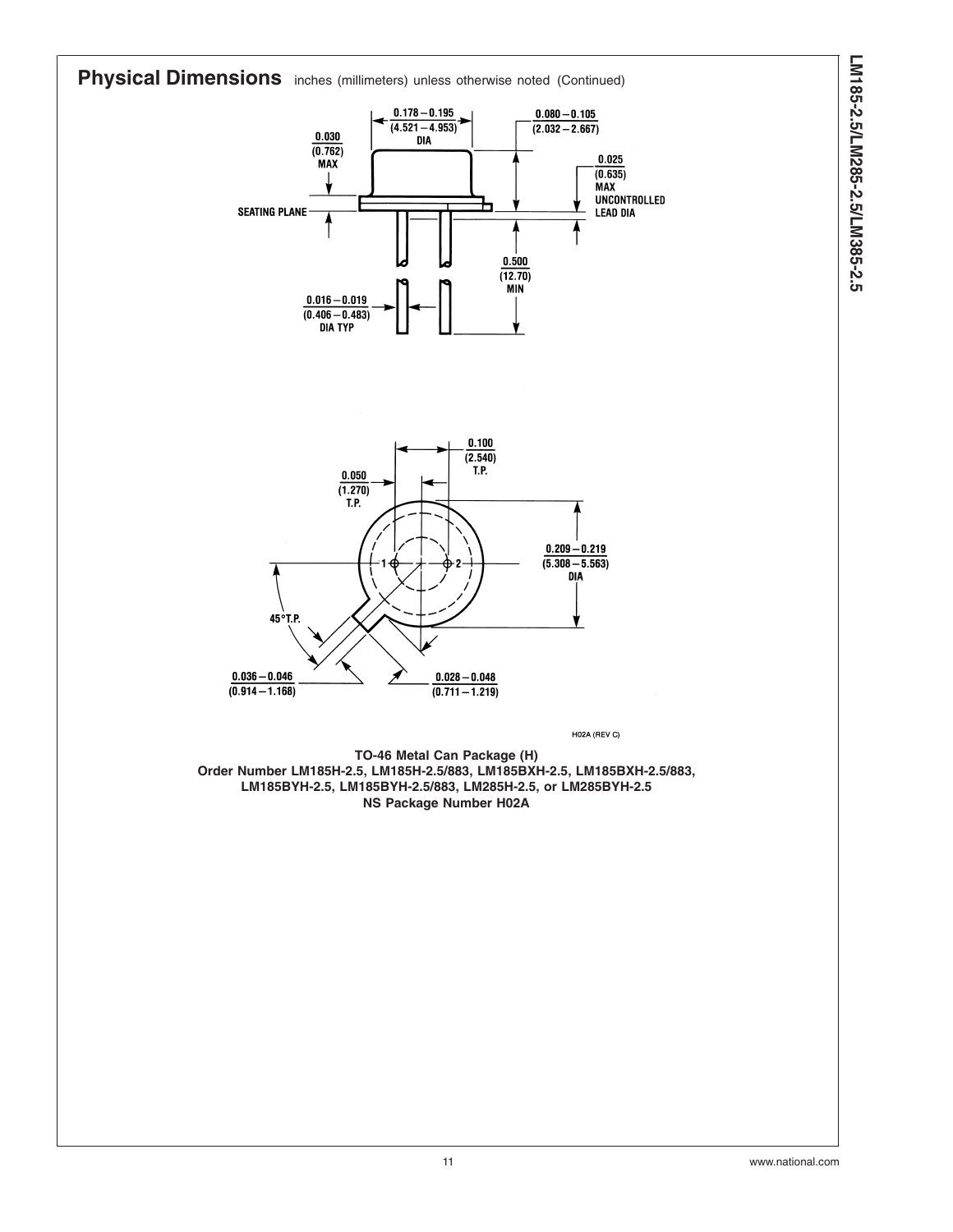

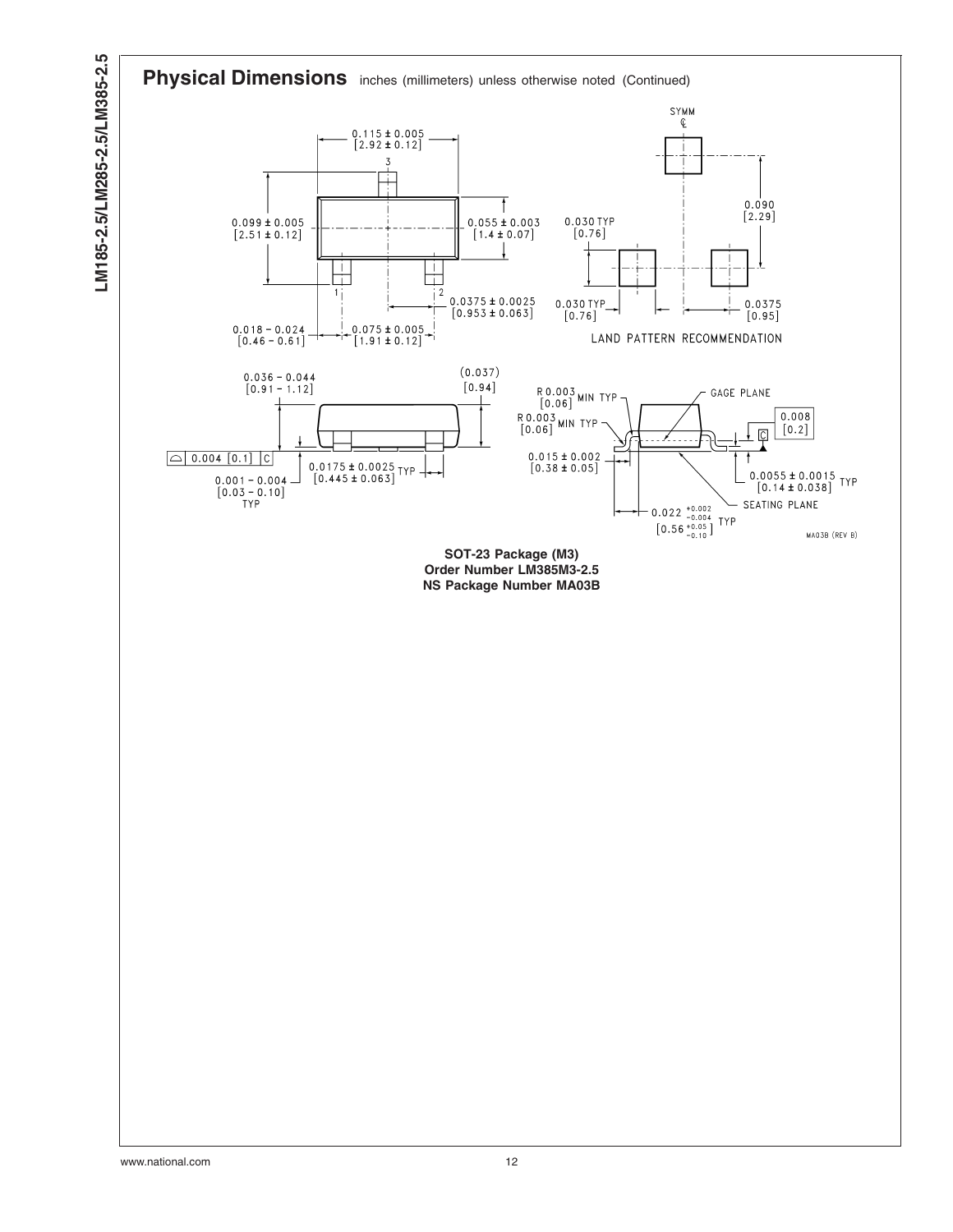**Physical Dimensions** inches (millimeters) unless otherwise noted (Continued)

 $0.150 - 0.157$ 





**Small Outline (SO-8) Package (M) Order Number LM285M-2.5, LM285BXM-2.5, LM285BYM-2.5, LM385M-2.5, LM385BM-2.5, LM385BXM-2.5 or LM385BYM-2.5 NS Package Number M08A**